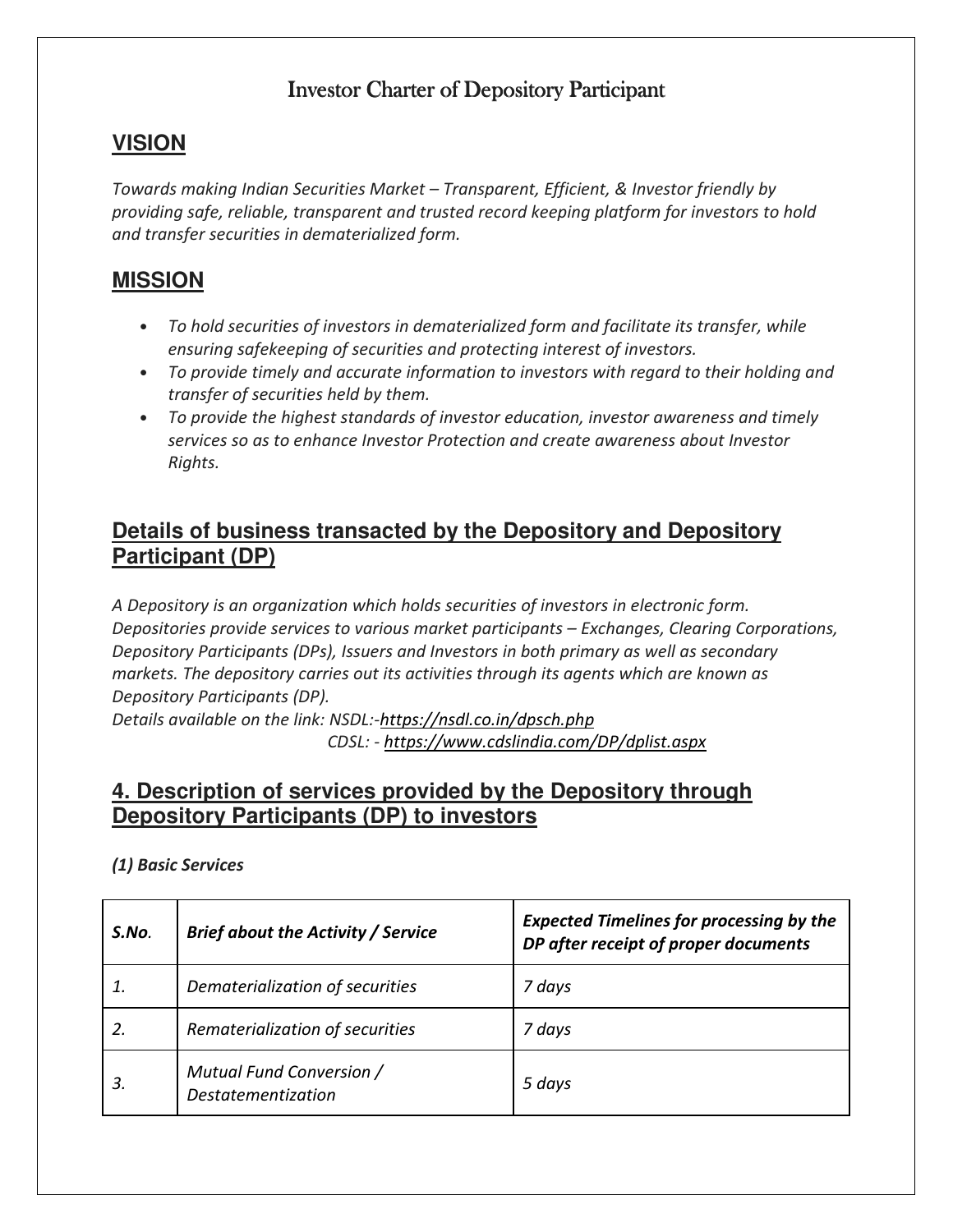| 4. | Re-conversion / Restatementisation of<br>Mutual fund units | 7 days                                                                                                                           |
|----|------------------------------------------------------------|----------------------------------------------------------------------------------------------------------------------------------|
| 5. | Transmission of securities                                 | 7 days                                                                                                                           |
| 6. | Registering pledge request                                 | 15 days                                                                                                                          |
| 7. | Closure of demat account                                   | 30 days                                                                                                                          |
| 8. | Settlement Instruction                                     | Depositories to accept physical DIS for<br>pay-in of securities upto 4 p.m. and DIS in<br>electronic form upto 6 p.m. on T+1 day |

(2) Depositories provide special services like pledge, hypothecation, and internet based services etc. in addition to their core services and these include

| S.No.          | <b>Type of Activity / Service</b>                          | <b>Brief about the Activity / Service</b>                                                                                                                                                                                                                                                                                                                |  |
|----------------|------------------------------------------------------------|----------------------------------------------------------------------------------------------------------------------------------------------------------------------------------------------------------------------------------------------------------------------------------------------------------------------------------------------------------|--|
| $\mathbf{1}$   | Value Added Services                                       | Depositories also provide value added<br>services such as<br>a. Basic Services Demat Account (BSDA)1<br>b. Transposition cum dematerialization2<br>c. Linkages with Clearing System3<br>d. Distribution of cash and non-cash<br>corporate benefits (Bonus, Rights, IPOs<br>etc.), stock lending, demat of NSC / KVP,<br>demat of warehouse receipts etc. |  |
| 2              | <b>Consolidated Account statement (CAS)</b>                | CAS is issued 10 days from the end of the<br>month (if there were transactions in the<br>previous month) or half yearly (if no<br>transactions).                                                                                                                                                                                                         |  |
| $\overline{3}$ | Digitalization of services provided by the<br>depositories | Depositories offer below technology<br>solutions and e-facilities to their demat<br>account holders through DPs:<br>a. E-account opening4<br>b. Online instructions for execution5<br>c. e-DIS / Demat Gateway6<br>d. e-CAS facility7<br>e. Miscellaneous services8                                                                                      |  |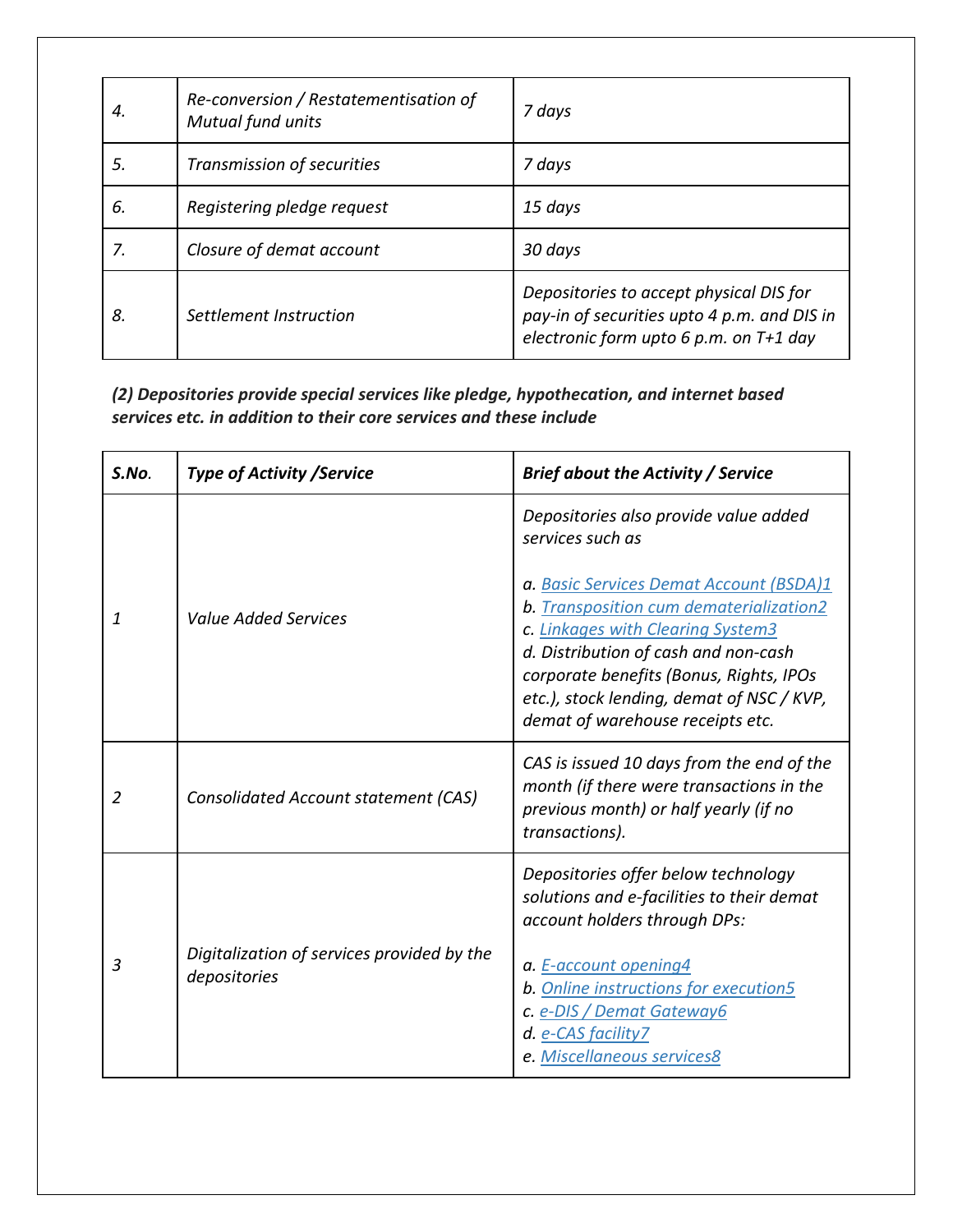## **5. Details of Grievance Redressal Mechanism**

#### (1) The Process of investor grievance redressal

|                |                                                                          | Investor can lodge complaint/ grievance against the<br>Depository/DP in the following ways:                                                                                                                                                                                                                                                                                        |  |  |  |
|----------------|--------------------------------------------------------------------------|------------------------------------------------------------------------------------------------------------------------------------------------------------------------------------------------------------------------------------------------------------------------------------------------------------------------------------------------------------------------------------|--|--|--|
|                | Investor Complaint/<br><b>Grievances</b>                                 | a. Electronic mode -                                                                                                                                                                                                                                                                                                                                                               |  |  |  |
|                |                                                                          | (i) SCORES (a web based centralized grievance redressal system of<br>SEBI) https://www.scores.gov.in/scores/Welcome.html                                                                                                                                                                                                                                                           |  |  |  |
| 1.             |                                                                          | (ii) Respective Depository's web portal dedicated for the filing of<br>compliant for NSDL<br>: https://www.epass.nsdl.com/complaints/websitecomplaints.aspx                                                                                                                                                                                                                        |  |  |  |
|                |                                                                          | CDSL: https://www.cdslindia.com/Footer/grievances. aspx                                                                                                                                                                                                                                                                                                                            |  |  |  |
|                |                                                                          | (iii) Emails to designated email IDs of Depository for NSDL<br>: relations@nsdl.co.in<br>CDSL: complaints@cdslindia.com aspx                                                                                                                                                                                                                                                       |  |  |  |
|                |                                                                          | The complaints/ grievances lodged directly with the Depository<br>shall be resolved within 30 days.                                                                                                                                                                                                                                                                                |  |  |  |
|                |                                                                          | b. Offline mode [details of link to the form to be provided by DPs]                                                                                                                                                                                                                                                                                                                |  |  |  |
| $\overline{2}$ | <b>Investor Grievance</b><br><b>Redressal Committee</b><br>of Depository | If no amicable resolution is arrived, then the Investor has the<br>option to refer the complaint/ grievance to the Grievance<br>Redressal Committee (GRC) of the Depository. Upon receipt of<br>reference, the GRC will endeavor to resolve the complaint/<br>grievance by hearing the parties, and examining the necessary<br>information and documents.                          |  |  |  |
| $\overline{3}$ | Arbitration<br>proceedings                                               | The Investor may also avail the arbitration mechanism set out in<br>the Byelaws and Business Rules/Operating Instructions of the<br>Depository in relation to any grievance, or dispute relating to<br>depository services. The arbitration reference shall be concluded<br>by way of issue of an arbitral award within 4 months from the date<br>of appointment of arbitrator(s). |  |  |  |

(2) For the Multi-level complaint resolution mechanism available at the Depositories9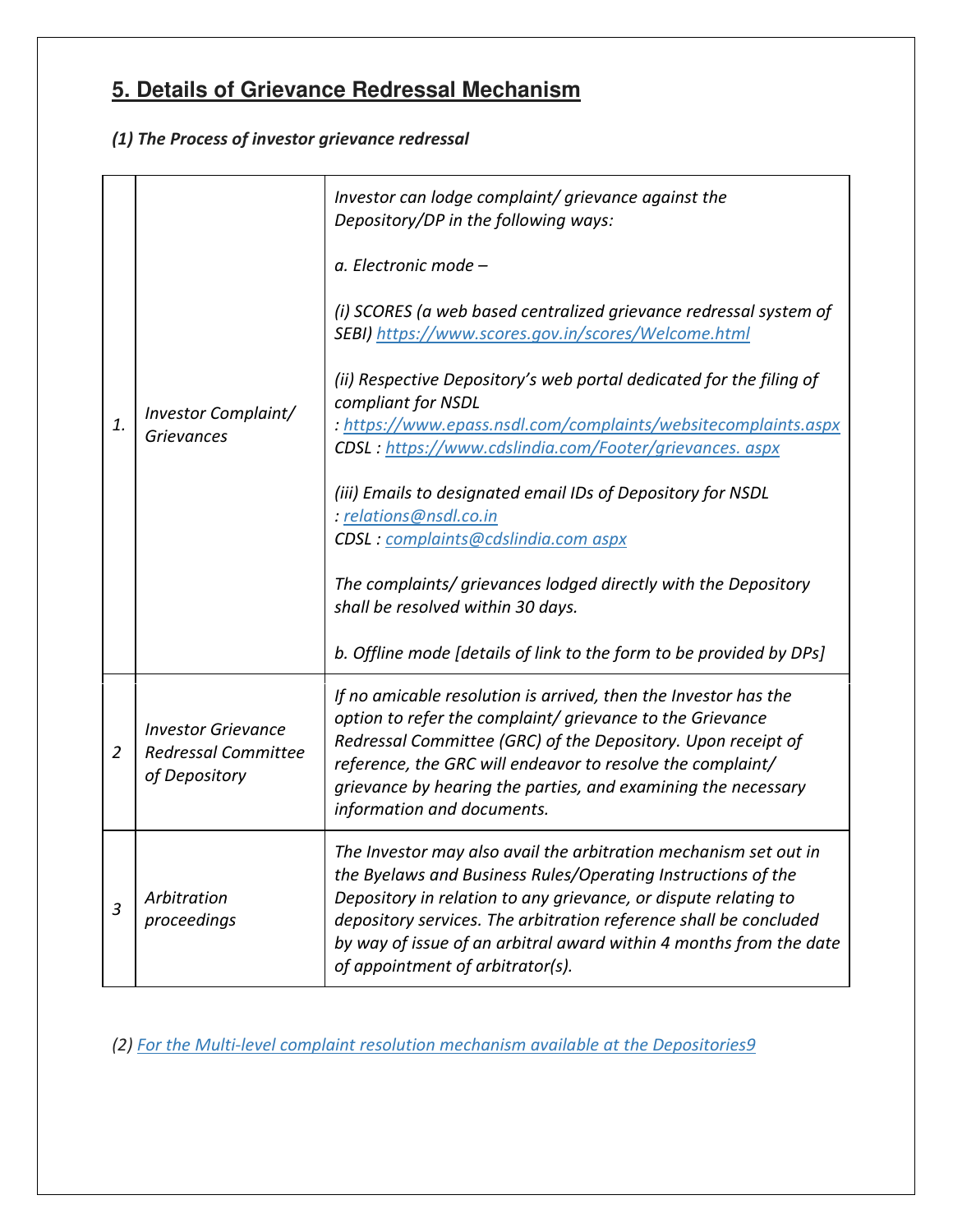### 6. Guidance pertaining to special circumstances related to market activities: Termination of the Depository Participant

| S.No. | Type of special circumstances                                                                                                                                                                                                                                                                             | Timelines for the Activity/ Service                                                                                                                                                                                |
|-------|-----------------------------------------------------------------------------------------------------------------------------------------------------------------------------------------------------------------------------------------------------------------------------------------------------------|--------------------------------------------------------------------------------------------------------------------------------------------------------------------------------------------------------------------|
|       | Depositories to terminate the<br>participation in case a participant no<br>longer meets the eligibility criteria and/or<br>any other grounds as mentioned in the<br>bye laws like suspension of trading<br>member by the Stock Exchanges.<br>Participant surrenders the participation<br>by its own wish. | Client will have a right to transfer all its<br>securities to any other Participant of its<br>choice without any charges for the<br>transfer within 30 days from the date of<br>intimation by way of letter/email. |

#### 7. Dos and Don'ts for Investors10

- 8. Rights of investors11
- 9. Responsibilities of Investors12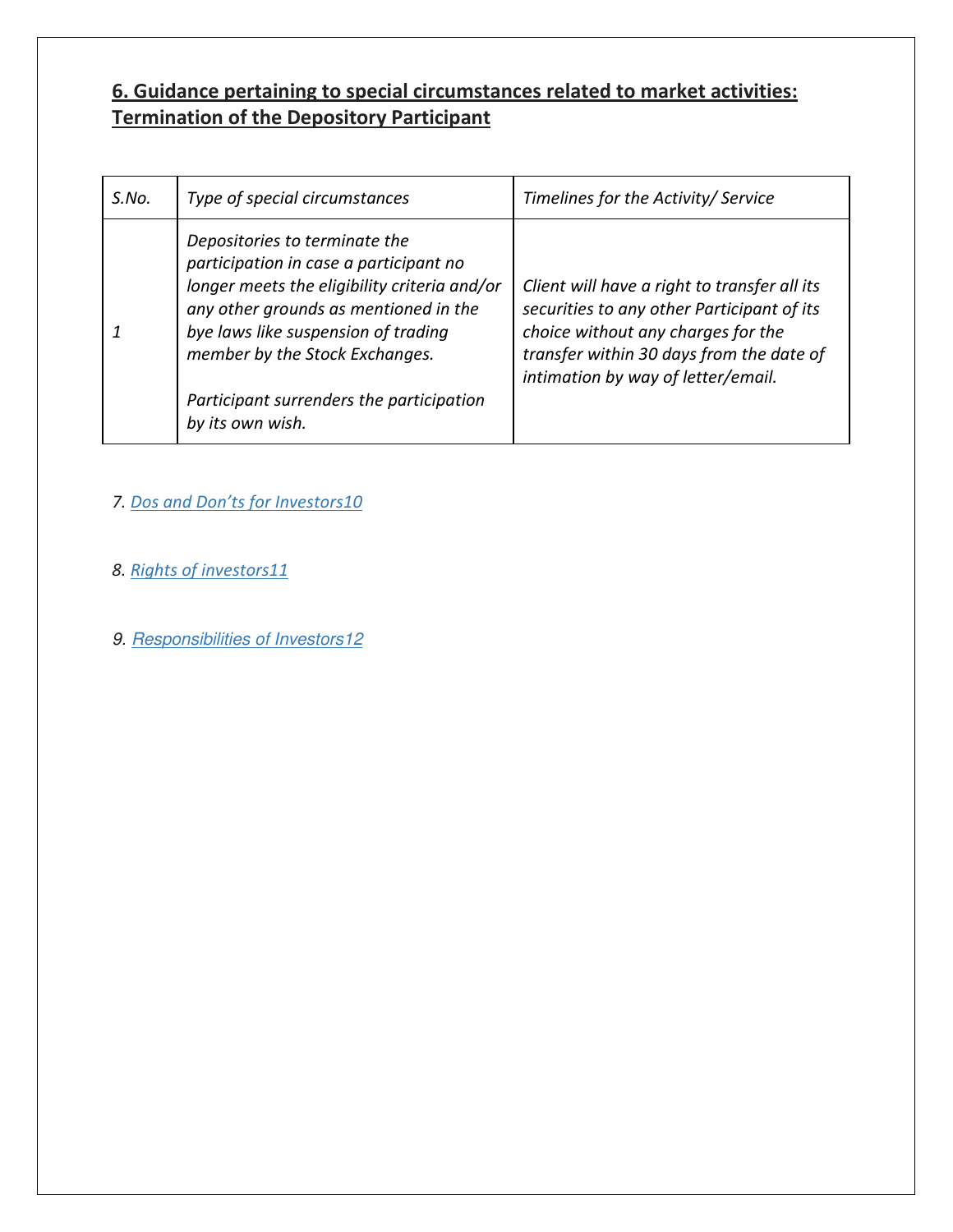## **Annexure C**

**Investor Complaints Data – Depository Participants** Data for Every Month Ending – April, 2022

| S.N<br>$\boldsymbol{o}$ | <b>Received</b><br>from                     | <b>Carried</b><br>forwar<br>d from<br>previou<br>$\mathsf{s}$<br>month | <b>Receive</b><br>$\boldsymbol{d}$<br>during<br>the<br>month | <b>Total</b><br>Pendin<br>$\pmb{g}$ | <b>Resolved</b><br>$\ast$ | <b>Pending at the</b><br>end of the<br>$month$ ** |                                             | <b>Average</b><br><b>Resolutio</b><br>n time^<br>(in days) |
|-------------------------|---------------------------------------------|------------------------------------------------------------------------|--------------------------------------------------------------|-------------------------------------|---------------------------|---------------------------------------------------|---------------------------------------------|------------------------------------------------------------|
|                         |                                             |                                                                        |                                                              |                                     |                           | Pendin<br>g for<br>less<br>than 3<br>months       | Pendin<br>g for<br>more<br>than 3<br>months |                                                            |
| $\mathbf{1}$            | <b>Directly</b><br>from<br><b>Investors</b> | 0                                                                      | 0                                                            | 0                                   | 0                         | 0                                                 | $\boldsymbol{0}$                            | 0                                                          |
| $\overline{2}$          | <b>SEBI</b><br>(SCORES)                     | 0                                                                      | $\boldsymbol{0}$                                             | 0                                   | 0                         | 0                                                 | 0                                           | 0                                                          |
| $\overline{3}$          | <b>Depositorie</b><br>$\pmb{\mathsf{s}}$    | 0                                                                      | 0                                                            | 0                                   | 0                         | 0                                                 | 0                                           | 0                                                          |
| $\overline{4}$          | <b>Other</b><br><b>Sources</b> (if<br>any)  | 0                                                                      | 0                                                            | 0                                   | 0                         | 0                                                 | 0                                           | 0                                                          |
| 5                       | <b>Grand</b><br><b>Total</b>                | 0                                                                      | 0                                                            | 0                                   | 0                         | 0                                                 | 0                                           | 0                                                          |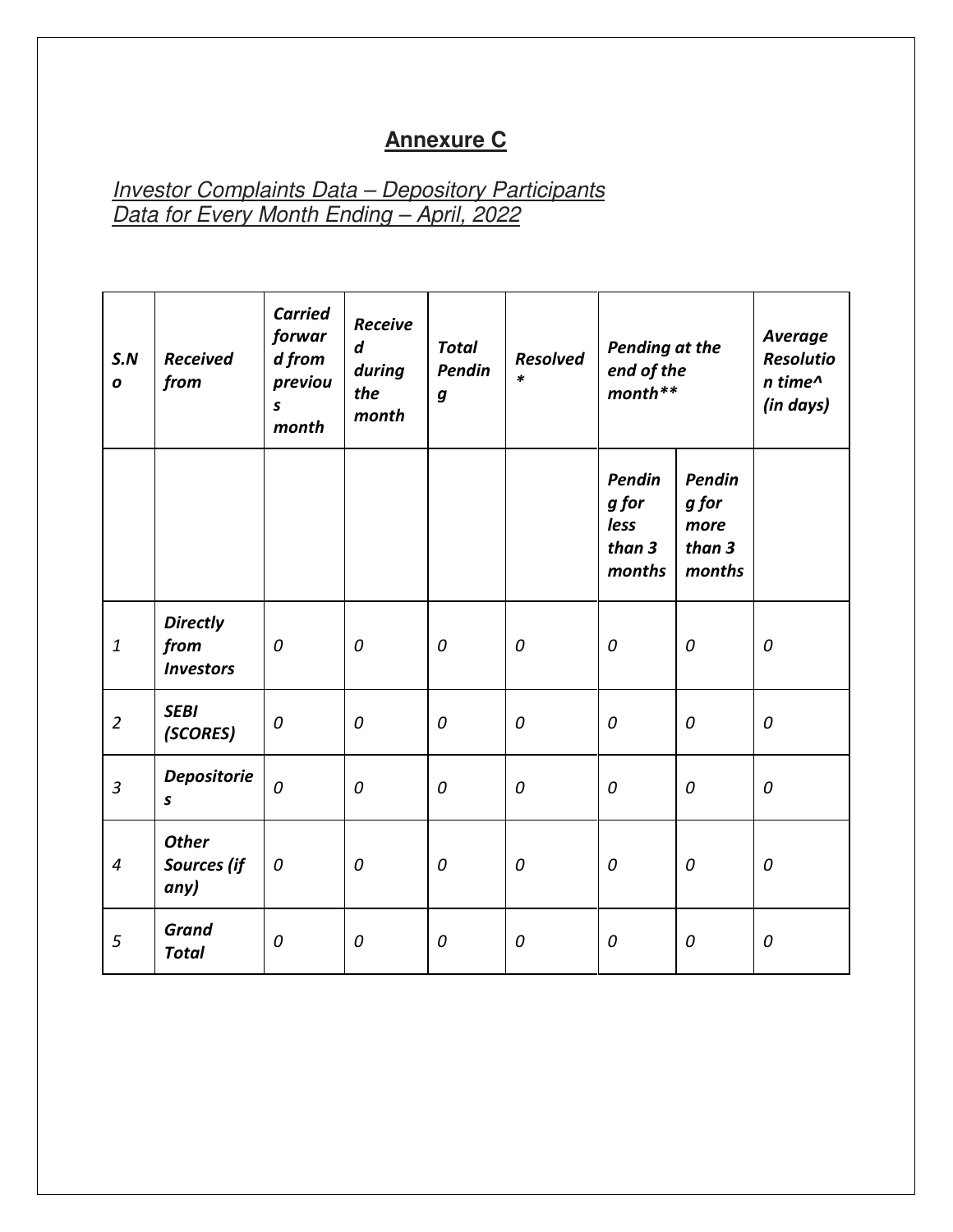## Trend of monthly disposal of complaints

| S.No             | <b>Month</b>   | <b>Carried</b><br>forward from<br>previous<br>month | <b>Received</b> | Resolved*    | Pending**        |
|------------------|----------------|-----------------------------------------------------|-----------------|--------------|------------------|
| $\boldsymbol{1}$ | $\overline{2}$ | $\overline{\mathbf{3}}$                             | $\overline{4}$  | 5            | 6                |
| $\boldsymbol{1}$ | Apr-2021       | 0                                                   | 0               | 0            | 0                |
| $\overline{2}$   | May-2021       | 0                                                   | 0               | 0            | $\boldsymbol{0}$ |
| $\mathfrak{Z}$   | Jun-2021       | 0                                                   | 0               | 0            | 0                |
| $\overline{4}$   | Jul-2021       | 0                                                   | 0               | 0            | 0                |
| 5                | Aug-2021       | ${\cal O}$                                          | $\mathbf{1}$    | $\mathbf{1}$ | 0                |
| 6                | Sep-2021       | 0                                                   | $\mathbf{1}$    | $\mathbf{1}$ | 0                |
| $\overline{7}$   | Oct-2021       | 0                                                   | 0               | 0            | 0                |
| 8                | Nov-2021       | 0                                                   | 0               | 0            | $\mathcal{O}$    |
| $\mathcal G$     | Dec-2021       | 0                                                   | $\mathbf{1}$    | $\mathbf{1}$ | 0                |
| 10               | Jan-2022       | 0                                                   | 0               | 0            | $\boldsymbol{0}$ |
| 11               | Feb-2022       | 0                                                   | 0               | 0            | 0                |
| 12               | Mar-2022       | 0                                                   | 0               | 0            | 0                |
| 12               | April-2022     | 0                                                   | 0               | 0            | 0                |

\*Should include complaints of previous months resolved in the current month, if any. \*\*Should include total complaints pending as on the last day of the month, if any. ^Average resolution time is the sum total of time taken to resolve each complaint in the current month divided by total number of complaints resolved in the current month.